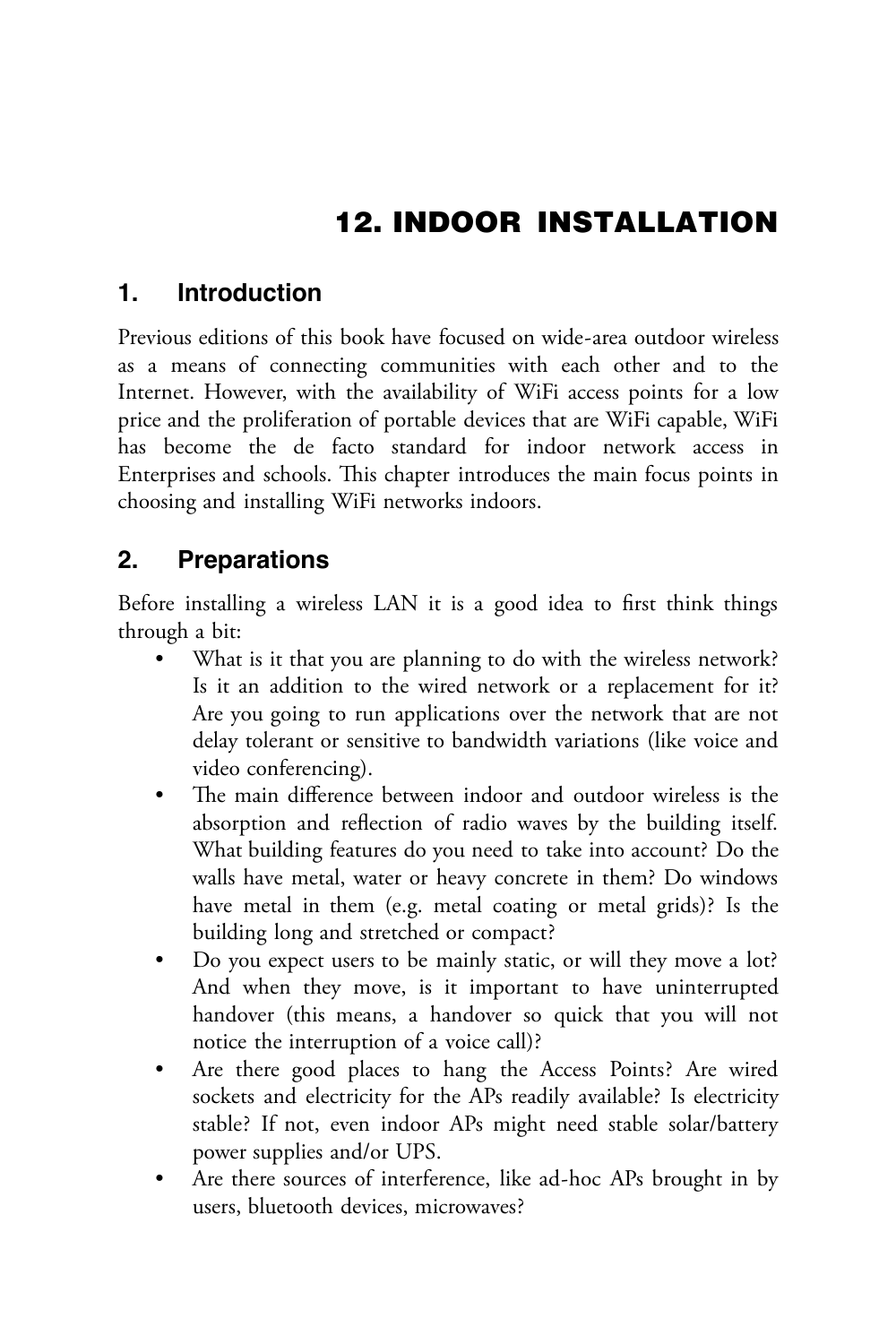#### 2 12. INDOOR INSTALLATION

### **3. Bandwidth requirements**

Step one in designing an indoor wireless network is to determine the need in terms of the number of concurrent users to support, the number and type of devices and the type of applications they are running. It is also important to understand the distribution of the users. Lecture halls or meeting rooms have different usage patterns than corridors. A wireless network that is hardly used and that needs to support a low number of users is easy to deploy and will not run into trouble easily. The trouble starts when the number of users and their use of the network increases. This chapter therefore focuses on high-density wireless networks.

To give you an idea for the bandwidth requirement for some typical applications:

| web surfing:     | 500 - 1000 kb/s |
|------------------|-----------------|
| audio:           | 100 - 1000 kb/s |
| streaming video: | 1 - 4 Mb/s      |
| file sharing:    | $1 - 8$ Mb/s    |
| device backup:   | $10 - 50$ Mb/s  |

Typical installations in an office environment are dimensioned to support 20-30 users per cell and have about 1 access point per 250-500 square metres, but as mentioned before, depending on characteristics of the environment this may not be sufficient. In a dense environment there may be up to 1 device per 20 square metres. Bottom line, you need to calculate the throughput needed per coverage area.

So if you have let's say 10 users in a 100 square metre area, of which 8 are surfing the web and 2 are watching online video you will need: 8 \* 1000  $kb/s + 2 * 4000 kb/s = 16000 kb/s$  for the 100 square metre area or 160 kb/s per square metre.

### **4. Frequencies and data rates**

The 2.4 GHz and the 5 GHz solutions differ in a few key aspects. The 2.4 GHz band has a better range and less attenuation and is supported in most devices.

The main downside of the 2.4 GHz band is that there are only 3 nonoverlapping channels, which severely limits the the number of access points that can be placed in a certain area.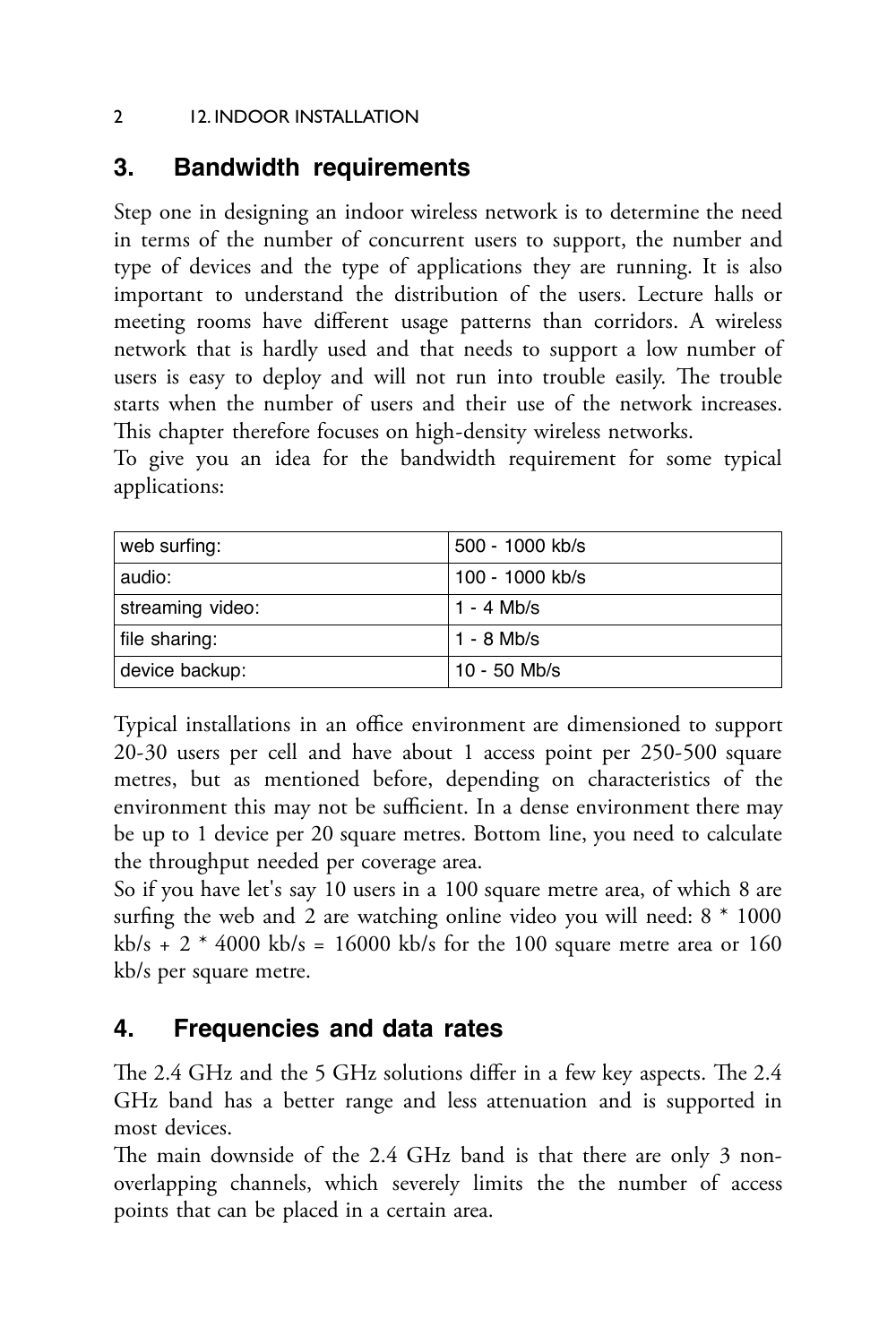This is unfortunate since making smaller cells (formed by having the APs broadcast with less power) is the easiest way of creating more throughput per area.

Note: sometimes 4 slightly overlapping channels are advised, but research shows that in fact this decreases performance. Performance in general, degrades fast with overlapping channels (co- channel interference). The 5 GHz band on the other hand has a worse range but has in most geographies around 20 channels which makes it much easier to deploy without interference from adjacent channels.

The other important element is the choice of WiFi standard, considering that average throughput in Mb/s for the most common technologies are:

| l 11b: | 7.2 Mb/s        |
|--------|-----------------|
| 11g:   | l 25 Mb/s       |
| l 11a: | l 25 Mb/s       |
| l 11n: | l 25 - 160 Mb/s |

It should be noted that performance drops when, for example, both 802.11b and 11g devices are served by the same AP. In a network where client devices are using a mix of 802.11g and 11b, the AP will shift down to lower speeds.

5 GHz is a preferred choice for high performance and high density networks. As you would like to limit the coverage of each AP to one small well defined area anyway, signal attenuation by walls etc is an advantage rather than a problem.

The deployment of 2.4 GHz for the majority of devices, combined with 5 GHz for the "important devices" is worth considering too.

# **5. Access Points choice and placement**

When it comes to choosing Access Points (APs) for indoor wireless there are essentially 2 architectural choices: controller based and "fat clients". Fat clients are stand-alone APs that have all the intelligence on board to manage a WiFi network (choosing SSIDs, encryption method, routing/switching etc.). The controller-based solution on the other hand has APs that implement the minimal functionality to offer a wireless service along with a central controller that is common for all APs at a location.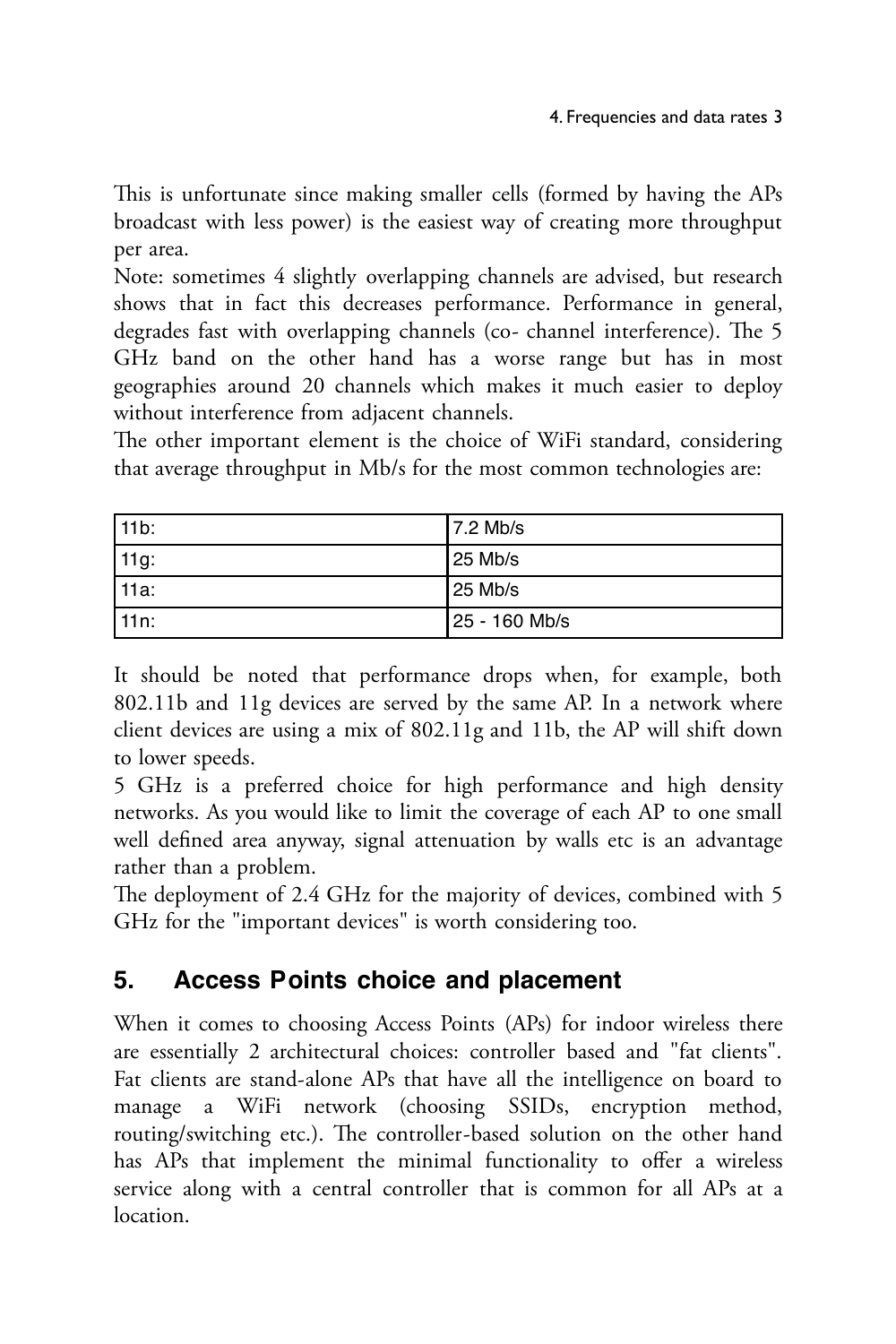#### 4 12. INDOOR INSTALLATION

The central controller also has all the intelligence and all traffic from the APs directed to it.

The choice between one of the two architectures is a trade-off between cost, ease of management and scalability. In general one can say that the more complex the environment and the larger the size the more attractive it becomes to run a controller-based solution.

Access Points should in general be placed in the areas with a high density of users, the signal will probably "leak" sufficiently to also serve the less dense areas. Unfortunately the overall performance of the system will mostly be determined by the clients, not the APs, so the placement of the APs, while important, can only do so much for the performance of the overall system. Other radio sources in the WiFi bands have a very strong influence on the performance of the WiFi network, so in general, if possible the APs should, as much as possible, be isolated from other radio sources, by using walls, ceilings and people as "shields".

In order to improve performance it is possible to use external antennas. Omni directional antennas are the most commonly used and they provide a coverage area roughly circular around the AP. In most indoor cases, however, APs will be installed on walls, ceilings, or columns, and omnidirectional antennas are a bad choice, if you look at where the radio waves are going, and where the users are.

So for these cases in which the AP is not at the centre of the area to be covered, directional antennas are an alternative. Some hotels and conference halls, for example, place small directional antennas at the corners of large, open areas or overhead to provide a "canopy" or "umbrella" of signal coverage in large spaces. Keep in mind that the many reflections typically encountered in an indoor environment make it difficult to try to fully control a specific coverage.

Access Points can be mounted on the ceiling, on the walls or in furniture, each with different characteristics. Ceiling mounting gives a good blanket coverage, wall mounting often gets the APs closer to the users and APs under tables or chairs or within furniture can use the natural isolation to create small cells with little interference from neighbouring APs, but there might be concerns about the possibility of harmful effects from the radiation emitted.